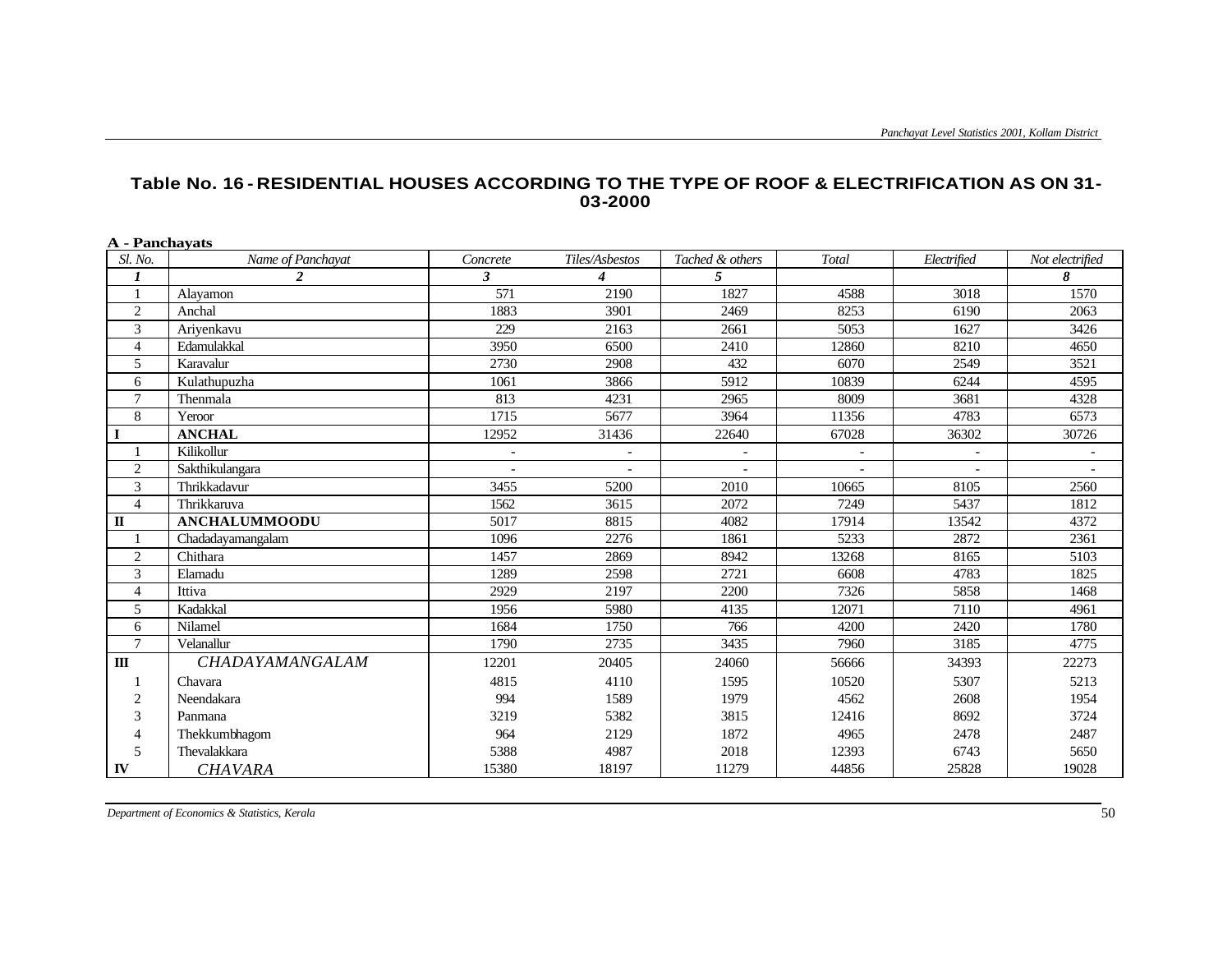| Sl. No.                | Name of Panchayat     | Concrete     | Tiles/Asbestos   | Tached & others | Total | Electrified | Not electrified |
|------------------------|-----------------------|--------------|------------------|-----------------|-------|-------------|-----------------|
| 1                      | $\overline{2}$        | $\mathbf{3}$ | $\boldsymbol{4}$ | 5               | 6     | 7           | 8               |
| 1                      | East Kallada          | 1111         | 3121             | 1775            | 6007  | 3427        | 2580            |
| $\overline{2}$         | Kundara               | 1652         | 2988             | 1052            | 5692  | 3821        | 1871            |
| 3                      | Munrothuruthu         | 349          | 2254             | 1304            | 3907  | 2102        | 1805            |
| $\overline{4}$         | Perayam               | 782          | 3501             | 1248            | 5531  | 3308        | 2223            |
| 5                      | Perinadu              | 5198         | 3896             | 3895            | 12989 | 8068        | 4921            |
| $\mathbf{V}$           | <b>CHITTUMALA</b>     | 9092         | 15760            | 9274            | 34126 | 20726       | 13400           |
| 1                      | Adichanallur          | 2733         | 4868             | 1835            | 9436  | 8168        | 1268            |
| $\overline{2}$         | Chathanoor            | 4450         | 7430             | 4915            | 16795 | 8377        | 8418            |
| 3                      | Kalluvathukkal        | 3477         | 4284             | 4018            | 11779 | 8264        | 3515            |
| $\overline{4}$         | Nedumpana             | 2876         | 4536             | 3652            | 11064 | 8683        | 2381            |
| 5                      | Poothakulam           | 2998         | 2661             | 1483            | 7142  | 3200        | 3942            |
| $\mathbf{V}\mathbf{I}$ | <b>ITHIKKARA</b>      | 16534        | 23779            | 15903           | 56216 | 36692       | 19524           |
| 1                      | Alappad               | 692          | 2685             | 3218            | 6595  | 3136        | 3459            |
| $\overline{2}$         | Karunagappally        | 2665         | 3390             | 2909            | 8964  | 5466        | 3498            |
| 3                      | Mynagappally          | 3705         | 2750             | 2871            | 9326  | 4494        | 4832            |
| $\overline{4}$         | Thodiyoor             | 3921         | 4970             | 2251            | 11142 | 4590        | 6552            |
| VII                    | <b>KARUNAGAPPALLY</b> | 10983        | 13795            | 11249           | 36027 | 17686       | 18341           |
| 1                      | Ezhukone              | 1746         | 4299             | 1706            | 7751  | 5013        | 2738            |
| $\overline{c}$         | Kareepra              | 2218         | 3287             | 2558            | 8063  | 5641        | 2422            |
| 3                      | Kottarakkara          | 3654         | 5088             | 1481            | 10223 | 5012        | 5211            |
| $\overline{4}$         | Neduvathoor           | 1155         | 4250             | 1985            | 7390  | 6540        | 850             |
| 5                      | Pooyappally           | 803          | 4215             | 668             | 5686  | 4093        | 1593            |
| 6                      | Veliyam               | 2096         | 4182             | 3350            | 9628  | 7509        | 2119            |
| <b>VIII</b>            | <b>KOTTARAKKARA</b>   | 11672        | 25321            | 11748           | 48741 | 33808       | 14933           |
| 1                      | Eravipuram            |              |                  |                 |       |             |                 |
| 2                      | Kottamkara            | 3988         | 7886             | 6291            | 18165 | 12199       | 5966            |
| 3                      | Mayyanad              | 4530         | 4805             | 3861            | 13196 | 12404       | 792             |
| $\overline{4}$         | Thrikkovilvattom      | 4200         | 6700             | 2200            | 13100 | 10470       | 2630            |
| 5                      | Vadakkevila           |              |                  |                 |       |             |                 |
| $\mathbf{I}$           | <b>MUKHATHALA</b>     | 12718        | 19391            | 12352           | 44461 | 35073       | 9388            |

## *A - Panchayats*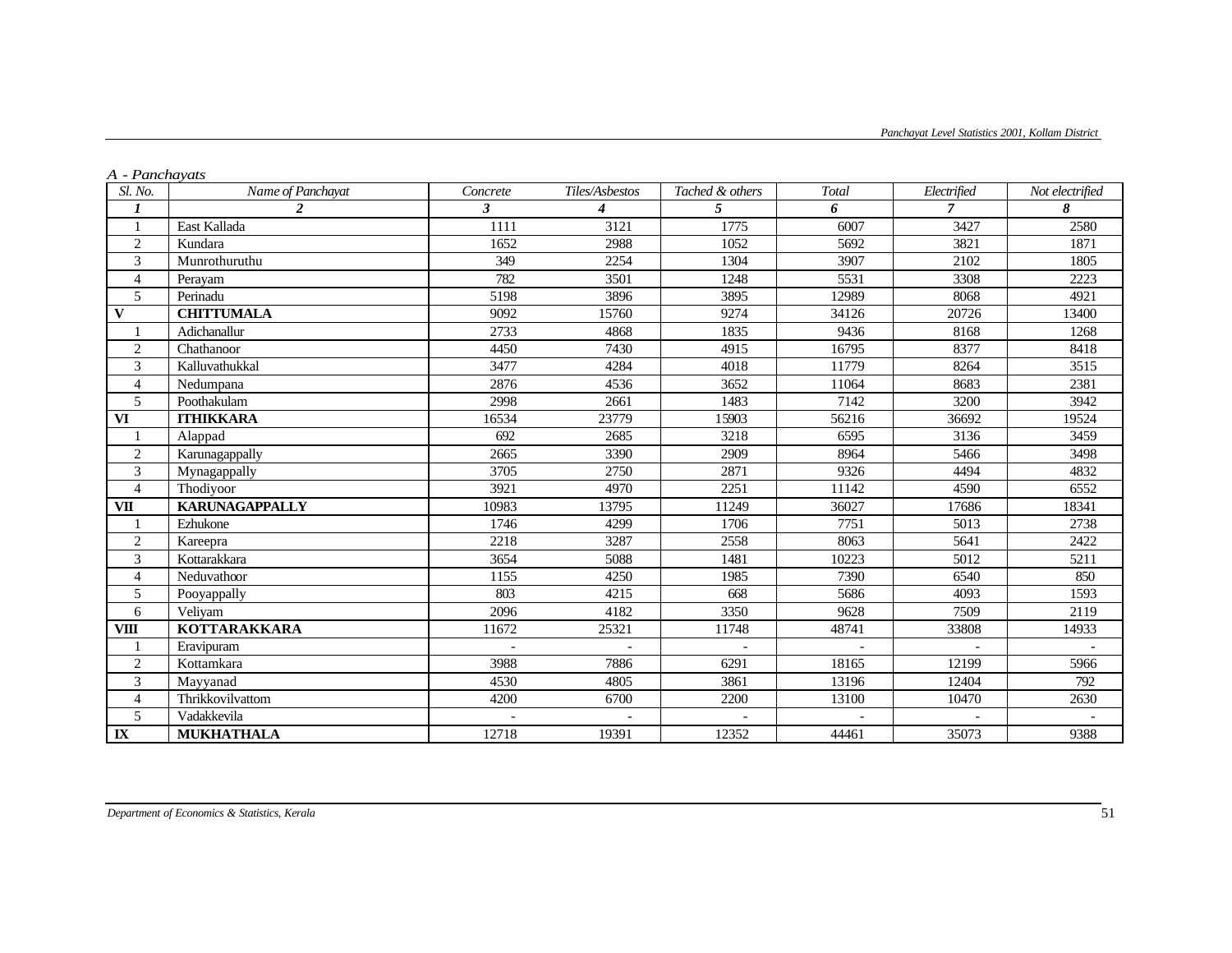| A - I anchavais<br><i>Sl. No.</i> | Name of Blocks       | Concrete | Tiles/Asbestos | Tached & others | Total | Electrified | Not electrified |
|-----------------------------------|----------------------|----------|----------------|-----------------|-------|-------------|-----------------|
|                                   |                      |          |                |                 | 6     |             | 8               |
| 1                                 | Clappana             | 1699     | 1857           | 1703            | 5259  | 2713        | 2546            |
| $\overline{c}$                    | Kulasekharapuram     | 4690     | 5120           | 2108            | 11918 | 6435        | 5483            |
| 3                                 | Ochira               | 2313     | 2118           | 1373            | 5804  | 3973        | 1831            |
| $\overline{4}$                    | Thazhava             | 1864     | 4684           | 2915            | 9463  | 7325        | 2138            |
| $\mathbf X$                       | <b>OCHIRA</b>        | 10566    | 13779          | 8099            | 32444 | 20446       | 11998           |
|                                   | Pathanapuram         | 2125     | 4397           | 1761            | 8283  | 7369        | 914             |
| 2                                 | Pattazhi             | 1052     | 3048           | 894             | 4994  | 2263        | 1731            |
| 3                                 | Pattazhi vadakkekara | 975      | 3165           | 342             | 4482  | 1940        | 1542            |
| $\overline{4}$                    | Piravanthoor         | 2905     | 5177           | 3550            | 11632 | 3741        | 7891            |
| 5                                 | Thalavoor            | 1403     | 4436           | 3765            | 9604  | 3500        | 6104            |
| 6                                 | Vilakkudv            | 1706     | 5086           | 2380            | 9172  | 6048        | 3124            |
| ${\bf X}$                         | <b>PATHANAPURAM</b>  | 10166    | 25309          | 12692           | 48167 | 24861       | 21306           |
|                                   | Kunnathoor           | 1099     | 3747           | 1867            | 6713  | 4678        | 2035            |
| $\mathfrak{2}$                    | Poruvazhv            | 1530     | 3253           | 3072            | 7855  | 2608        | 5247            |
| 3                                 | Sasthamcotta         | 2377     | 4337           | 2678            | 9392  | 4266        | 5126            |
| 4                                 | Sooranadu North      | 2560     | 3865           | 1229            | 7654  | 3090        | 4564            |
| 5                                 | Sooranadu south      | 1014     | 2955           | 2768            | 6737  | 2844        | 3893            |
| 6                                 | West Kallada         | 681      | 3007           | 1354            | 5042  | 2126        | 2916            |
| XП                                | <b>SASTHAMCOTTA</b>  | 9261     | 21164          | 12968           | 43393 | 19612       | 23781           |
|                                   | Kulakkada            | 576      | 5182           | 1919            | 7677  | 4569        | 3108            |
| $\overline{c}$                    | Melila               | 991      | 3293           | 1683            | 5967  | 2796        | 3171            |
| 3                                 | Mylom                | 1064     | 5310           | 2407            | 8781  | 5216        | 3565            |
| $\overline{4}$                    | Pavithreswaram       | 2237     | 5969           | 1098            | 9304  | 6020        | 3284            |
| 5                                 | Ummannoor            | 626      | 4738           | 2137            | 7501  | 4319        | 3182            |
| 6                                 | Vettikkavala         | 1665     | 4548           | 3128            | 9341  | 5630        | 3711            |
| <b>XIII</b>                       | VETTIKKAVALA         | 7159     | 29040          | 12372           | 48571 | 28550       | 20021           |

## *A - Panchayats*